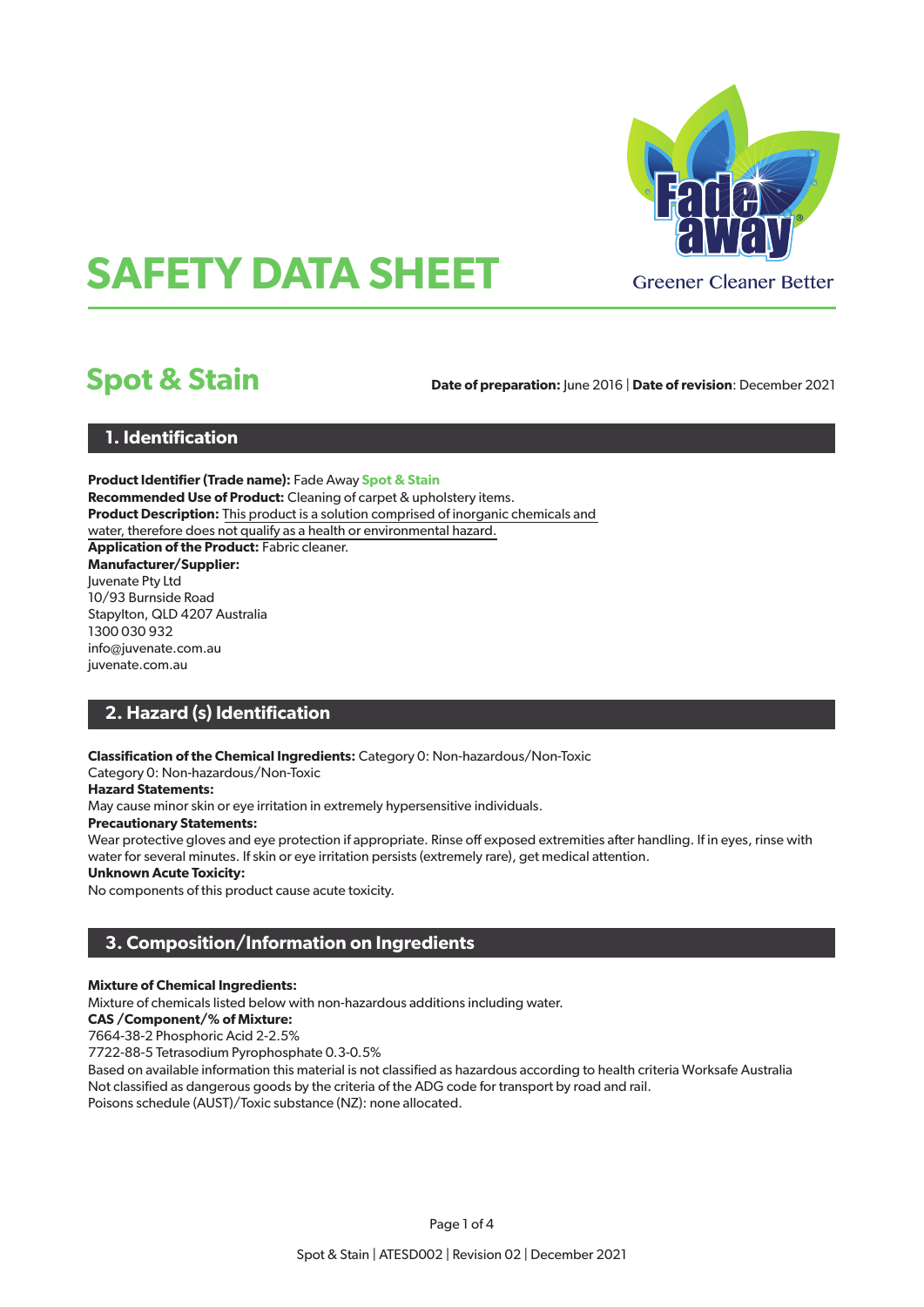#### **4. First-aid Measures**

**Inhalation:** Not relevant **Skin Exposure:** Rinse with water. **Eye contact:** Irrigate eye with running water for several minutes. **Ingestion:** If nausea occurs consult doctor.

#### **5. Fire-fighting Measures**

**Extinguishing Media:** product not flammable. **Protective Equipment:** product not flammable. **Precautions for fire fighting:** product not flammable.

#### **6. Accidental Release Measures**

**Precautions:** none required; product non-hazardous. Protective Equipment: none required but may be preferred by user. **Spill Containment/Cleanup Measure:** use liquid absorbing material for pickup of product; use squeegee to push spilled product into domestic floor drain if present.

#### **7. Handling & Storage**

Keep containers tightly sealed in dry environment at standard room temperatures.

#### **8. Exposure Controls/Personal Protection**

#### **Protective Measures:**

Usual precautionary measures for handling of mild nontoxic chemicals should be followed. Avoid excessive contact with skin and eyes. Breathing equipment not required. Protective gloves and eyewear optional.

#### **9. Physical & Chemical Properties**

**Appearance:** clear liquid. **Odour:** odourless. **Odour Threshold: not relevant. pH value:** 9.1-9.4 **Melting** Point: undetermined. **Boiling Point:** 100 degrees Celsius. **Flash Point:** none. **Evaporation Point:** not determined. **Flammability:** non-flammable. **Explosive Limits:** not relevant. **Vapor Pressure/Density:** VP is not relevant/Density = 1.13-1.14 g/cc3 **Density:** not determined. **Solubility:** not determined. **Partition Coefficient:** not determined. **Viscosity:** not determined. **Solvent Content:** Organic solvents: 0.0% Water: 97-98% Chemical Ingredients: 2-3%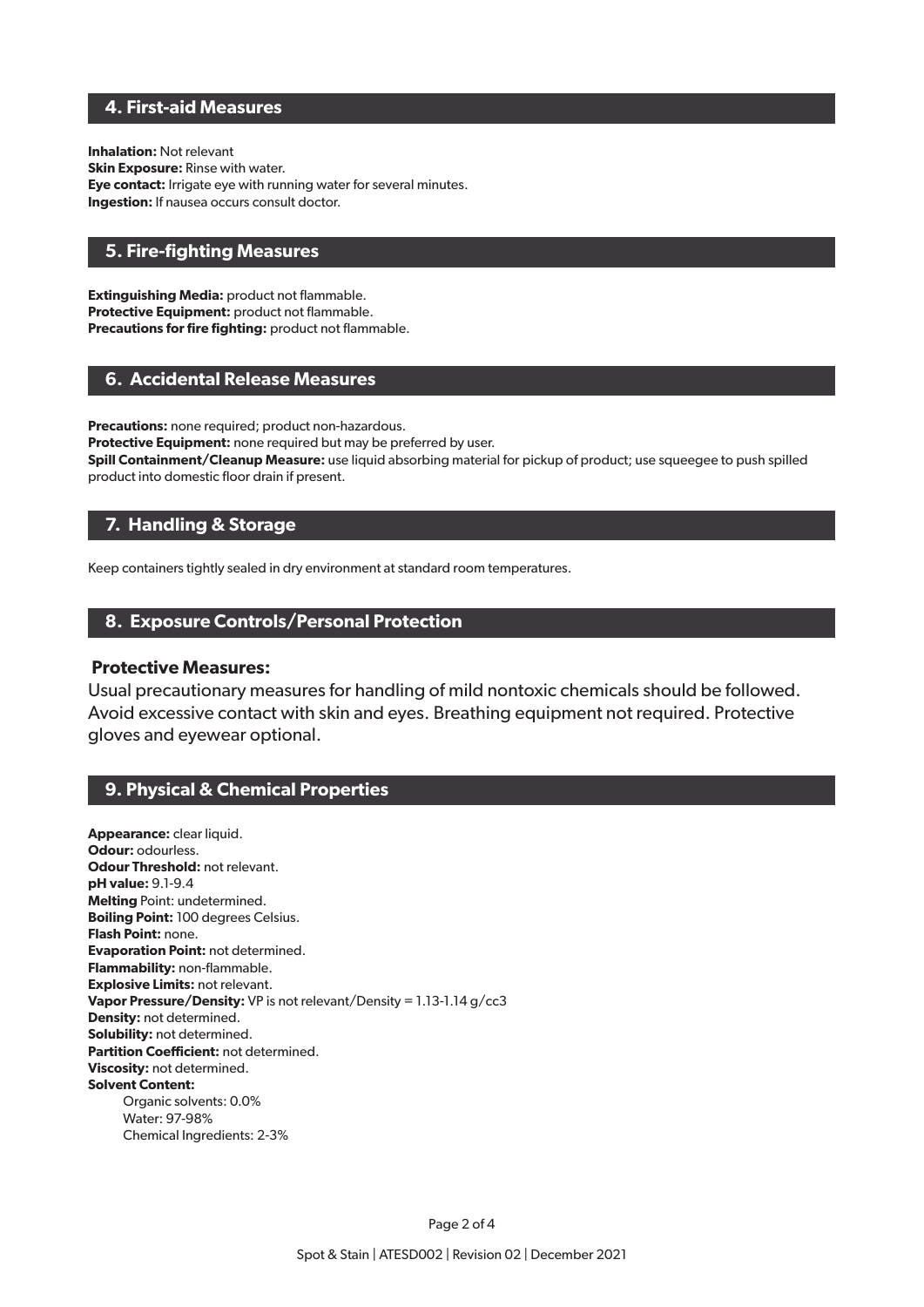#### **10. Stability & Reactivity**

**Reactivity:** no relevant information. **Chemical stability:** stable under normal/standard conditions. **Possibility of hazardous reactions:** none. **Conditions to avoid:** no relevant information. **Incompatible materials:** no relevant information. **Hazardous decomposition:** no dangerous reactions known.

### **11. Toxicological Information:**

No adverse health effects expected if the product is handled in accordance with the safety data sheet and the product information sheet.

**Likely Routes of Exposure:** minor likelihood of exposure to skin, lungs, eyes

**Acute Toxicity:** none

**Description of Symptoms of Exposure:** mild irritant to skin of hypersensitive individuals; mild irritant to eyes and mucous membranes of hypersensitive individuals.

#### **12. Ecological Information**

**Ecotoxicity:** no relevant information available. **Persistence and degradability:** no relevant information available. **Bioaccumulative potential:** no relevant information available. **Mobility in soil:** no relevant information available. **Other adverse effects:** no relevant information available.

**Other information:** no relevant information available.

#### **13. Disposal Considerations**

**Waste disposal recommendations:** recycle empty containers or dispose of with household trash; liquid product can be washed into domestic waste water and/or sewage systems. Refer to local, state and federal disposal regulations, if in doubt.

#### **14 Transport Information**

#### **Road and Rail Transport**

Not classified as dangerous goods by the criteria of the Australian dangerous goods code (ADG code) by transport, road and rail.

#### **15. Regulatory Information**

Based on available information this material is not classified as hazardous according to health criteria of Worksafe Australia

#### **16. Other Information**

#### **No other data relevant.**

This information is based on our current knowledge and is intended to describe the product for the purposes of health, safety and environmental requirements only. It should not however be construed as guaranteeing any specific property of the product. It is the responsibility of the user to determine applicability of this information and the suitability of the product for any particular purpose.

**Date of preparation:** June 2016

Page 3 of 4